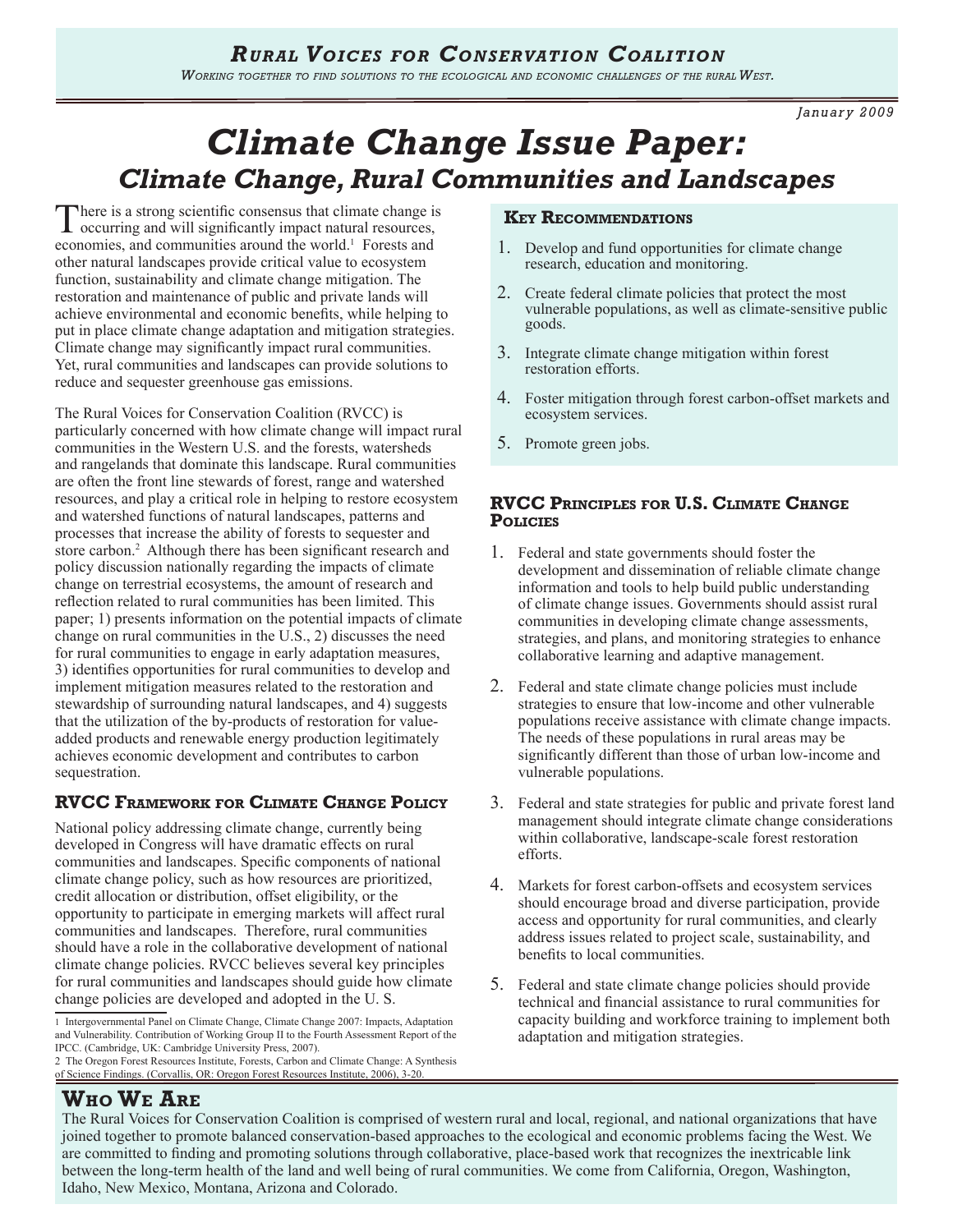## **Climate Change Impacts**

## **Ecological Impacts on Forests and Terrestrial Ecosystems**

Forest ecosystems are dynamic systems always adjusting to outside influences and internal processes. Climate change is introducing a period of 1) accelerated change resulting in uncertain alterations of ecological processes to which some species will be unable or will have difficulty adapting to an abrupt change, and 2) significantly altered natural processes and conditions, including temperature, rain patterns, disturbance regimes, species composition, and wildlife habitat. Fragmentation of natural areas and other land-use changes magnify the negative impacts of climate change and the potential spread of invasive species.<sup>3</sup>

Rising temperatures will encourage some species to shift their range northward and to higher elevations. Plant growth may actually increase in some areas due to longer growing seasons and increased CO<sup>2</sup> concentrations, while decreasing in others due to reduced precipitation. Climate change is predicted to alter disturbance regimes such as increasing the intensity and frequency of storms, fires, the spread of noxious weeds, and insect outbreaks.4 Change in forested ecosystems is not inherently negative. However, the rapid rate and uncertainty surrounding climate change over the next century will be difficult for plants, animals, forested landscapes and the human communities that depend on them for the many ecosystem services they provide.

These are just some of the ecological impacts on forests and terrestrial ecosystems that the scientific community anticipates. Rural communities must be seen as a critical part of our nation's strategies to adapt to and mitigate these impacts at appropriate scales across public and private lands.

## **Social and Economic Impacts on Rural Communities**

Although there has been significant research and policy discussion nationally regarding the impacts of climate change on terrestrial ecosystems, the amount of research related to rural communities is limited. Many rural, low-income, resourcebased communities lack the social, financial, or political capacity to engage in climate adaptation or mitigation measures. Although some international programs highlight the effects of climate change on developing countries and the poor, there is little research or targeted government programs in the U. S. addressing climate change impacts among the most vulnerable populations.

Public policies must recognize the disparity of climate change impacts to some segments of society. *Low-income and underserved rural communities may be disproportionately affected by climate change.* The disparity is due to a number of factors including, but not limited to: geographic isolation and location, culture and livelihoods that are closely tied to natural resources and natural-resource economies, and high poverty rates. Considering social vulnerability is important because populations such as the poor, elderly, disabled, or underserved

## **Potential Climate Change Impacts**

*(Excerpt from the Stern Report on the Economics of Climate Change)*

On current trends, average global temperatures will rise 2–3º Celsius within the next 50 years or so. This warming will have severe impacts on a global scale, often related to water:

- Melting glaciers initially increasing flood risks and then strongly reducing water supplies, affecting one-sixth of the world's population.
- Rising sea levels resulting in tens to hundreds of millions more people flooded each year with warming of 3 or 4 degrees Celsius.
- Ecosystems are becoming particularly vulnerable with 15–40% of species potentially facing extinction after a warming of only 2º C.
- Forest fires, insect and disease problems, droughts, heat waves, flooding and storms rising in intensity and frequency.

may have less capacity to prepare for, respond to, and recover from climate-related hazards and effects.<sup>5</sup>

Rural, resource-based communities are vulnerable to changes in markets, forest health, ecosystem services, and other climate-related factors that affect their livelihoods, cultures, and identities. For example, if global warming increases the occurrence of large fires (as it is currently predicted to do), rural communities in close proximity to these fires will suffer the highest losses.

Furthermore, the impacts of climate-related hazards on natural landscapes and ecosystems may impact local and regional economies based on food production, forest management, and/or recreation. Decreases in winter snow pack will have significant impacts on water supply in many rural communities, as well as on fisheries resources affecting coastal and riverine communities and economies. Job losses and other adverse effects on local businesses will have significant and disproportionate indirect effects in rural communities.

## **Adaptation and Mitigation Strategies for Natural Ecosystems and Rural Communities**

Adaptation and mitigation strategies provide opportunities for rural communities to prepare for the impacts of climate change and to reduce the rate of climate change. Adaptation and mitigation measures are often confused and need to be understood as clearly distinct strategies requiring significant federal and state investment and guidance to be successfully implemented and adopted.

*Adaptation strategies focus on helping natural and human systems adjust, or change, to accommodate altered conditions due to climate changes. Adaptation measures aim to reduce the adverse impacts on plant and animal species, functioning ecological systems and their environmental services, and social and economic systems.*

<sup>3</sup> See RVCC Private Lands Paper for a full discussion of the impacts of land conversion on ecosystems and rural economies. http://www.sustainablenorthwest.org/quick-links/resources/ rvcc-issue-papers

<sup>4</sup> The Rocky Mountain Climate Organization and the Natural Resources Defense Council, Hotter and Drier: The West's Changed Climate. (New York, NY: Natural Resources Defense Council, Publications Department, 2008), http://www.nrdc.org/globalWarming/west/west.pdf (accessed May 20, 2008).

<sup>5</sup> Williamson, T.B., D.T. Price, J.L. Beverly, P.M. Bothwell, J.R. Parkins, M.N. Patriquin, C.V. Pearce, R.C. Stedman and W.J.A. Volney, A framework for assessing vulnerability of forest-based communities to climate change (Edmonton, Alberta: Natural Resources Canada, Northern Forestry Centre, Information Report NOR-X-414, 2007), http://nofc.cfs.nrcan. gc.ca/bookstore\_pdfs/27507.pdf (accessed May 23, 2008).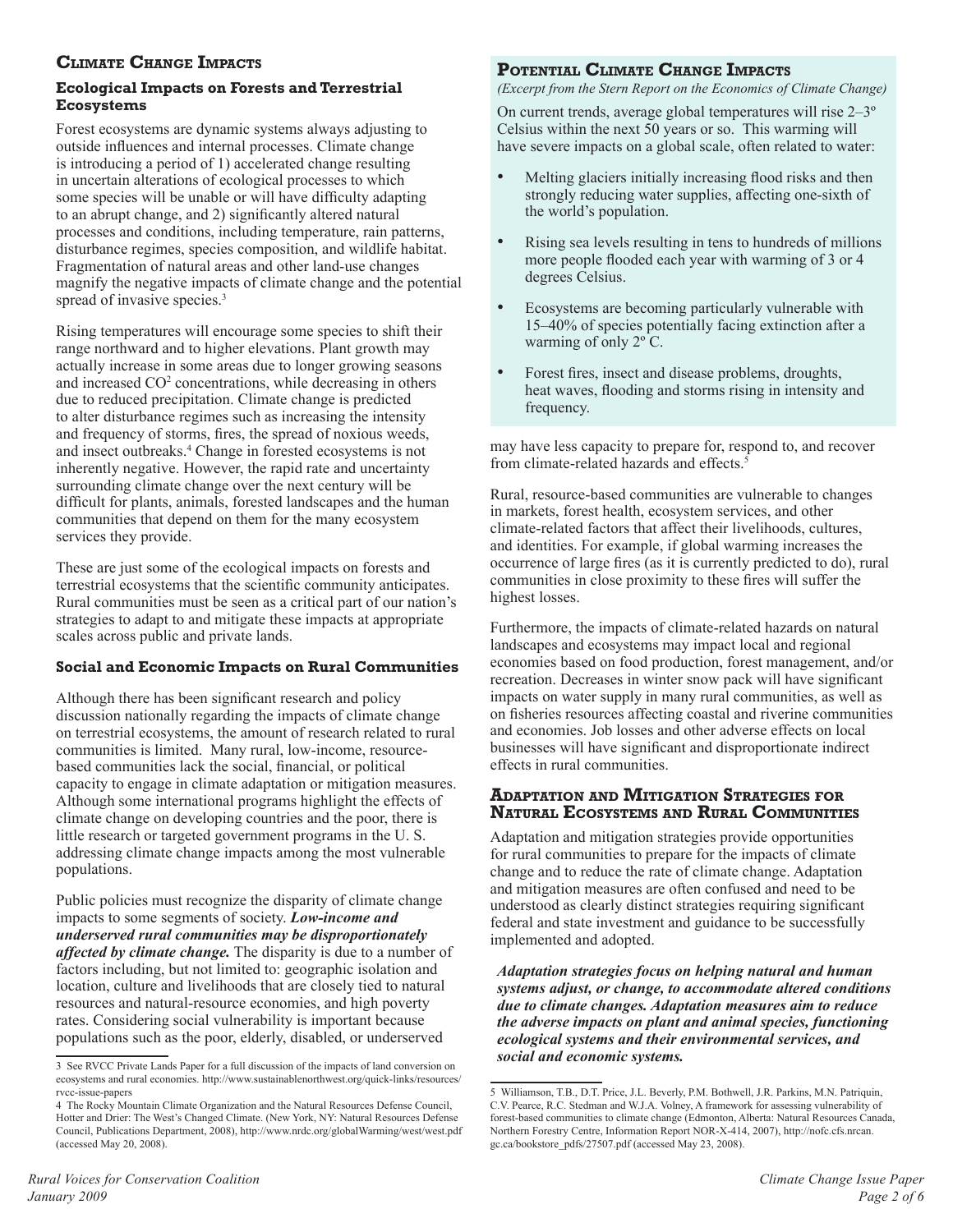**Ecosystem Services** are commonly defined as benefits people obtain from ecosystems. The Millennium Ecosystem Assessment – a four-year United Nations assessment of the condition and trends of the world's ecosystems - categorizes ecosystem services as:

- Provisioning Services or the provision of food, fresh water, fuel, fiber, and other goods;
- Regulating Services such as climate, water, and disease regulation as well as pollination;
- Supporting Services such as soil formation and nutrient cycling; and
- Cultural Services such as educational, aesthetic, and cultural heritage values and recreation and tourism.

#### **Ecosystem Services Resources**

Ecosystem Services Council: http://www.ecosystemservicescouncil.org/ United Nations Millennium Ecosystem Assessment: http://www. millenniumassessment.org/en/Reports.aspx

Regardless of efforts to reduce greenhouse gas emissions, climate change will have significant impacts on natural ecosystems and rural communities in the U. S. over the next several decades. It is critical that climate change policies provide technical and financial resources to help natural ecosystems and rural communities, and federal and state land management agencies, adapt to climate change, particularly to safeguard the ecosystem services provided by these rural landscapes.

Adaptation is the only response available for the impacts that will occur over the next several decades before mitigation can have any measurable effect. Adaptation has the opportunity in most cases to provide local benefits that may be realized in the near future. Some adaptation will occur without policy action, as individuals or businesses see and respond to market opportunities brought on by environmental changes such as planting crops or trees expected to have greater resilience to anticipated climate changes. Other aspects of adaptation such as decisions to build new infrastructure will require greater foresight and planning and need to be stimulated and enhanced through policy incentives and guidance. In addition, there are some aspects of adaptation that involve public goods and global benefits, including improved information about the climate system, climate-resilient crops, management strategies for maintaining healthy natural ecosystems, and renewable or lowcarbon energy technologies.

#### *Mitigation measures focus on decreasing future climate change threats by reducing atmospheric concentrations of carbon dioxide (CO2) and other greenhouse gases (GHGs).*

Mitigation policies and actions generally aim to 1) reduce greenhouse gas or carbon emissions (e.g., energy conservation, wildfire reduction, energy efficient technologies) or 2) create "sinks" for sequestering and storing carbon (e.g., forests, other terrestrial ecosystems, oceans). Policymakers are developing policy frameworks that set goals for reducing greenhouse gas emissions over time, allocating carbon allowances to various industry sectors and business entities, and establishing protocol for measuring, reporting, and trading carbon credits and other vital ecosystem services that are critical for mitigation and the resilience of human and biological communities. Frameworks such as cap-and-trade approaches determine the structures, processes, and priorities for allocating public resources through carbon allowances and for stimulating the establishment and functioning of carbon markets.

## *Mitigation through Restoration and Stewardship of Natural Ecosystems*

Natural ecosystems and forests can be managed in ways that will increase their capacity to sequester and store carbon, and reduce their carbon emissions from natural disturbances and management practices. In addition, carbon emissions can be reduced through careful utilization of woody biomass for long-term wood products or for energy purposes. Federal land management agencies need to develop and implement climate change mitigation strategies addressing issues and opportunities on public and private forests, rural and urban forests. These mitigation strategies should take an integrated approach to forest restoration and stewardship in order to be cost-effective and to carefully address the array of ecosystem services.

#### *Mitigation through Forest Carbon-Offset Markets and Ecosystem Services*

Federal policy frameworks (e.g., cap-and-trade) that promote the establishment and trading of carbon credits through markets can help support rural communities. Such frameworks can stimulate entrepreneurial activity and encourage investment in forest-sector projects that provide credible and verifiable carbon benefits, while also enhancing ecosystem services and providing economic development opportunities for rural communities. It is critical, however, for these policy frameworks to:

- 1. encourage broad and diverse participation in forest-sector offset projects,
- 2. ensure that project scale enhances environmental and community economic gains,
- 3. maintain the sustainability of natural resources for future generations, and
- 4. benefit local communities.

Frameworks can include outreach and technical assistance initiatives to reach forest landowners and diverse participants in rural communities, including: state and local officials, leaders from small business, nonprofit groups, forest workers, tribes, and low-income and other under-served groups.

#### *Green Collar Jobs: Community Capacity Building and Economic Diversification in Climate Change Mitigation*

Nationally, leaders in the climate change movement have recognized the potential economic contributions from climate change mitigation activities. Green Job promotion is becoming commonplace in national policy discussions. However, current dialog about Green Jobs, which focuses to a large extent on energy efficiency and clean energy in large cities, risks capturing only part of the economic initiatives possible through the "greening of our national economy". Indeed, the limited discussions of Green Jobs in rural communities have thus far centered on agriculture as it relates to biofuels and, more abstractly, as a source of wind power. Although these are important ways that rural communities can contribute to our green economy, the dialog ignores the broader significance of rural landscapes.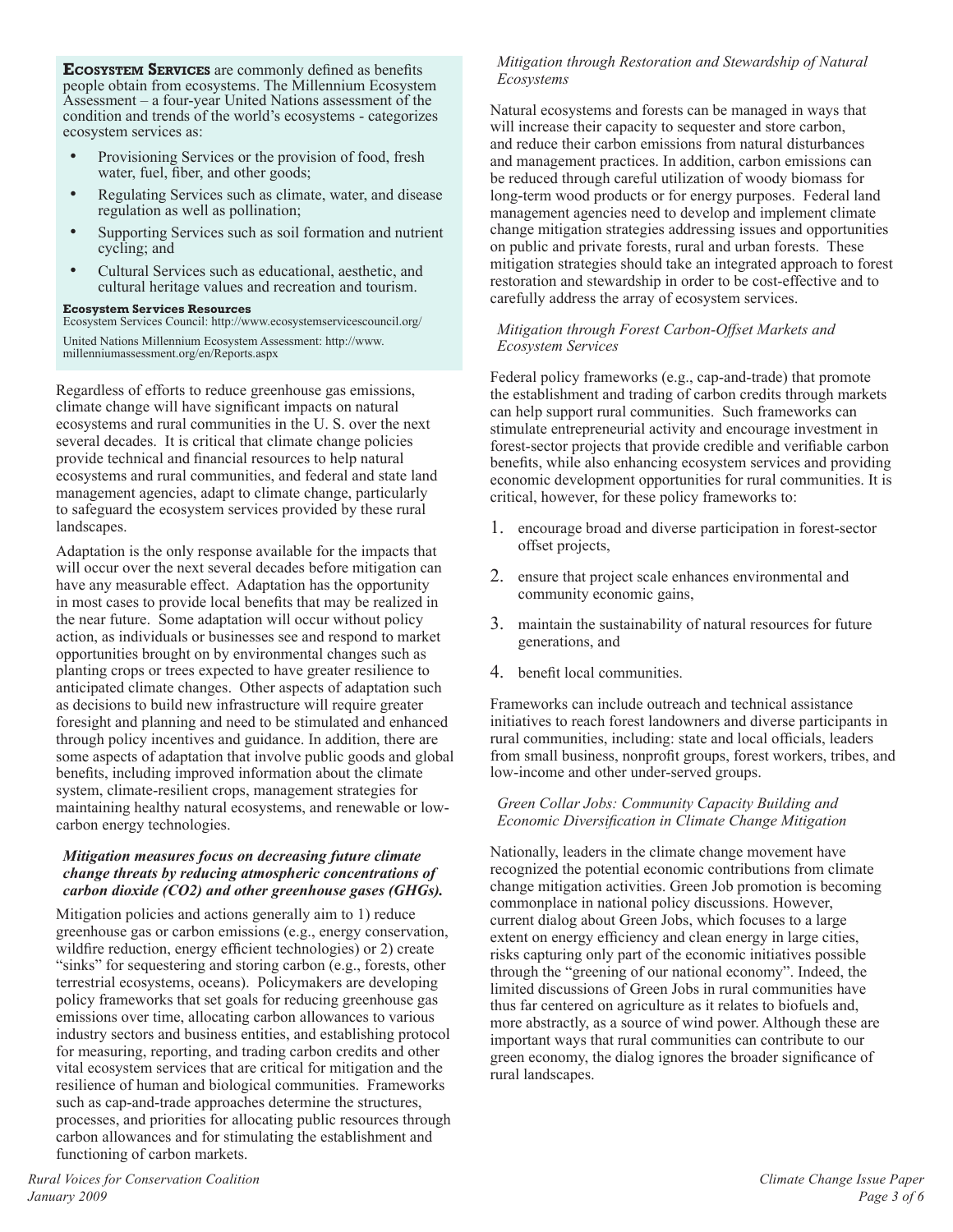## **Forest Project Types**

Within the emerging carbon markets that do include forestry, there are five forest project types that have been characterized as common:

- **• Afforestation.** Planting trees on land that has been in a nonforest land use for a number of years.
- **• Reforestation**. Planting trees on land that was forested but has lost forest cover and is not recovering naturally. Severely burned western forests may qualify under this definition if they show no recovery after a period of time.
- **• Forest management.** Managing a forest to protect and/ or enhance carbon stocks, such as encouraging a longerterm management regime/cycle for carbon storage.
- **• Forest conservation or protection.** Preventing a landuse change that would destroy or degrade an existing forest, such as conversion to agricultural or development uses.
- **• Forest products.** Providing credit for harvested wood that would go into long-term wood products or into bioenergy, if it can be shown that such practices result in net carbon storage.

Sampson, Neil, Steve Ruddell and Matt Smith, Managed Forests in Climate Change Policy: Program Design Elements. ([Bethesda, MD]: Society of American Foresters, 2007), http://www.safnet.org/managedforests\_final\_12-14-07.pdf

## **Recommendations**

**1. Develop and Fund Opportunities for Climate Change Research, Education, and Monitoring.**

*1.a. Climate change research should be prioritized and address ecological, social, and economic considerations for rural communities and landscapes; and publicly developed information and tools must be disseminated effectively and to those most in need.*

- Federal, state, and private sector (including philanthropic) funding for climate change research should include contributions from social science that investigate ecological, economic, and social systems in relation to climate change vulnerability, adaptation, and mitigation.
- Federal policies and programs should support knowledge transfer/science delivery of research that results in tools and resources that assist rural communities in assessing the potential impacts of climate change and developing adaptation strategies and plans. These resources and tools may include information on how to assess climate risk and GIS mapping systems that may help rural communities understand climate change impacts.
- The federal government should play a critical role in fostering and engaging in collaborative processes and developing information and enabling conditions for landscape-level or cross-ownership management planning and projects.

#### *1.b. Ensure that federal land management agencies develop and share information to advance understanding of forest sector mitigation measures, including:*

- Establishing methods for estimating baseline carbon data in plants, soils, and products for existing forests and rangelands;
- Identifying strategies and actions to increase carbon sequestration and storage, reduce greenhouse emissions from forest ecosystems, and utilize woody biomass for long-term products and energy; and
- Conducting demonstration projects on various mitigation measures.

#### *1.c. Provide rural communities with financial and technical assistance* to assess the potential impacts of climate change and develop adaptation strategies and plans, with a particular focus on the impacts to and needs of low-income and underserved groups.

## *1.d. Prioritize resources and funding for monitoring* of

environmental, social, and economic outcomes of mitigation (and adaptation) strategies to ensure adaptive management and rapid response to unanticipated changes and negative impacts.

**2. Create Federal Climate Policies that Protect the Most Vulnerable Populations, as well as Climate-Sensitive Public Goods.** 

#### *2.a. Create a financial safety net to protect the poorest in society,* who are the most vulnerable to the ecological and economic impacts of climate change and least able to afford protection (including insurance).

Federal climate change policy must include strategies to ensure that low-income and other vulnerable populations in rural areas receive the assistance and support they need to adapt and participate in climate change mitigation strategies.

## *2.b. Federal and state governments must develop long-term policies to protect climate-sensitive public goods.*

- This includes policies related to natural resource protection, coastal protection, and emergency preparedness. These policies would also lead to financial assistance for severe local and regional impacts related to climate change such as major storm, drought, or wildfire damage and address issues related to supplies of water resources for rural communities, agricultural users, and downstream municipal and energy users.
- **3. Integrate Climate Change Mitigation Within Forest Restoration Efforts.**

### *3.a. Develop climate change policies that recognize and support landscape-scale forest restoration projects and approaches that integrate climate change considerations such as:*

- Forest, watershed, and habitat restoration activities that enhance carbon sequestration and storage.
- Hazardous fuels reduction activities that reduce fire risks to communities, reduce potential carbon emissions, and restore healthier forest conditions and functions.
- Utilization of woody biomass removed through hazardous fuels reduction and forest restoration treatments for longlasting, value-added wood products and for community-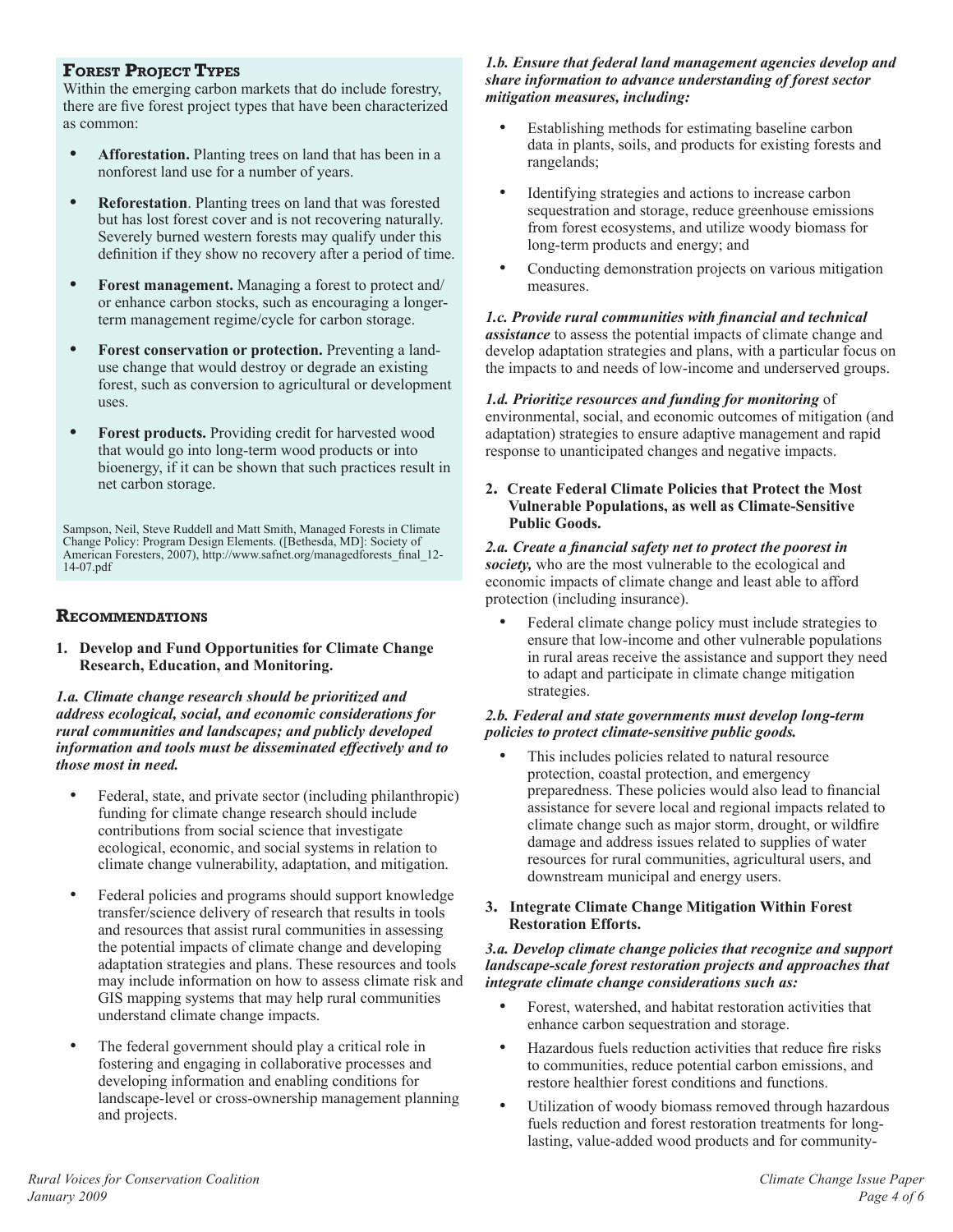scale energy production. The removal and utilization of these woody by-products reduces direct carbon emissions if these materials were to burn in a wildfire. The production of bioenergy from these by-products might provide further benefits for reducing carbon emissions, if they substitute for fossil fuel energy.

• A proactive approach to wildfire that recognizes the need for long-term restoration and community planning to reduce wildfire risk is included in climate change strategies. Although dedicated support for emergency wildfire suppression will continue to be essential, suppression should be part of a comprehensive strategy to create landscapes that are more resilient to fire and less likely to have uncharacteristically large carbon emissions.

#### *3.b. Create land management planning and performance standards and direct funding so that federal agencies (BLM and USFS) are encouraging private and public investment in increasing the resilience of communities, ecosystems, infrastructure, and economies to climate change.*

- An equitable allocation to USDA Forest Service and Department of Interior of federal adaptation funds can help address adaptation issues on national forests and public lands.
- Technical and financial assistance made available to private forest landowners and communities can result in strategic plans and action to adapt to climate change.
- Restoration and rehabilitation programs that protect and repair natural processes and restore connectivity in terrestrial and aquatic ecosystems.
- Incentives and rewards for sustainable land management practices and energy efficiency.

#### *3.c. Private Lands: Create federal programs that prioritize outreach, financial, and technical assistance to private landowners to adopt forest mitigation measures, including protection of forestlands.*

In addition to forest management strategies and actions, federal policies are needed to provide incentives to private forest landowners and communities for protecting existing forests, or "keeping forests as forests," in order to reduce forest conversion and fragmentation, which are responsible for large amounts of carbon emissions.

### *3.d. Urban Areas: Develop and fund outreach and assistance programs to encourage tree-planting and maintenance in cities and towns.*

- In addition to sequestering and storing carbon, urban trees and forests can provide significant energy conservation benefits through direct shading of homes and buildings and reducing the urban "heat island" effect by shading roads, buildings, and hard infrastructure.
- **4. Foster Mitigation through Forest Carbon-Offset Markets and Ecosystem Services.**

*4.a. Establish markets for forest carbon-offsets and ecosystem services* that encourage broad and diverse participation, provide access and opportunity for rural communities, and clearly address issues related to project scale, sustainability, and benefits to local communities.

• Encourage voluntary systems and eventually move into regulated systems.

*4.b. Examine the federal role in forest carbon offset markets and ecosystem services.* Federal land management agencies should engage in the development of forest carbon offset markets. Federal lands should be included, and, in some instances take the lead in advancing carbon offset markets through research and applied demonstration projects. As credible carbon values, measurement protocol, and trading practices are developed, land management agencies should be participants so that questions and issues about the federal role and effects of federal participation are addressed. Carbon credits and trading should increase potential investment in ecosystem services and land management activities. It is appropriate for federal land management agencies to participate, and, in fact, to facilitate the advancement of these markets through information development, dissemination, and demonstration.

• Rural producers must travel great distances to engage markets and perform many routine livelihood duties; therefore, their carbon footprint per capita may be proportionately larger than urban dwellers in the same income class. This condition makes it even more important to consider carbon offsets in and by rural communities and landscapes.

**5. Promote Green Collar Jobs**. Greening our national economy should include the stimulation of rural jobs that support the health and function of our nation's forests, grasslands and watersheds. Rural communities may have existing business infrastructure and a knowledgeable workforce to engage in this work or build capacity in these areas. Federal climate change policies should assist rural communities develop and implement adaptation and mitigation measures as described below.

## *5.a. Develop federal climate policies that include rural-*

*focused Green Job initiatives* to support business development, workforce training, and community capacity building to give rural communities access to and fair opportunity in the emerging industries aimed at developing renewable energy technologies, ecosystem restoration and stewardship, and other related sectors. Key issues will include appropriate scale, long-term sustainability, retention of benefits in rural communities, and technical and financial assistance for businesses, worker training and transition assistance for displaced workers.

*5.b. Include opportunities for rural communities and workers in the Climate Change Worker Training Program (or similar future policy proposals).<sup>6</sup>* Climate change policy and legislation should authorize and provide funding for a worker training program for the purposes of establishing a skilled workforce capable of implementing adaptation and mitigation activities and creating opportunities for businesses and displaced workers. In addition to training workers for new energy-related technologies, the program should include training for sustainable natural resource management at an appropriate scale and wood processing activities in rural landscapes, such as:

- Restoring or enhancing the capacity of forests to adapt to climate change.
- Restoring or enhancing the capacity of forests to sequester or store CO<sup>2</sup>, including training to help rural communities participate in emerging markets, covering topics such as protocol, project planning, and methods for measuring, monitoring, and verifying climate change mitigation projects.

<sup>6</sup> Lieberman Warner Climate Security Act (S. 2191): http://lieberman.senate.gov/documents/ detailedacsa.pdf. (Accessed June 1, 2008).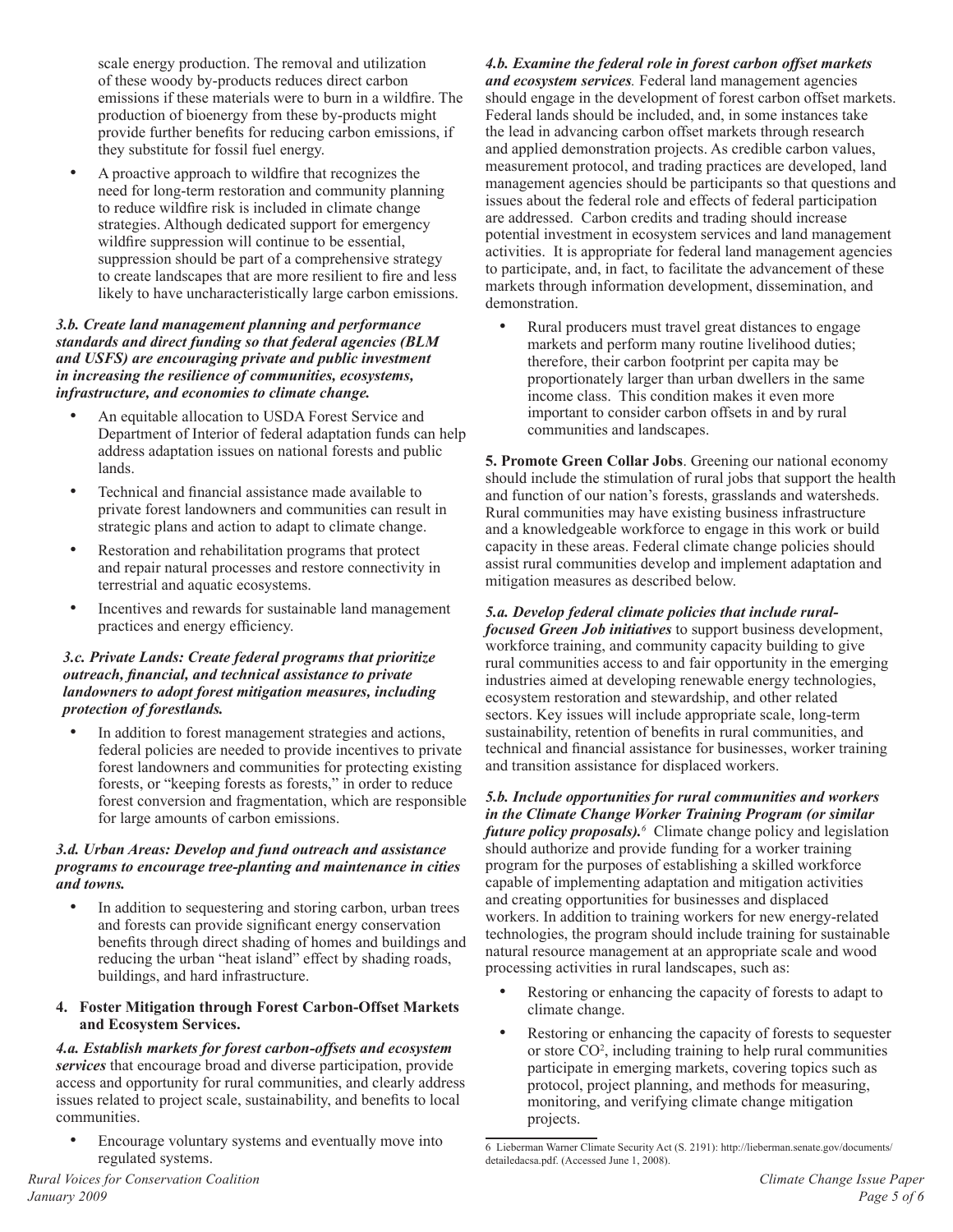- Reducing CO<sup>2</sup> emissions from forests and natural ecosystems, through activities such as hazardous fuels reduction.
- Utilizing woody biomass from forest restoration and fuels reduction activities for renewable energy purposes.

## **U.S. Engagement in International Activities**

As a global economic leader and with high per capita energy and resource consumption, the U.S. is responsible for a large share of global greenhouse gas emissions. We must recognize this responsibility and demonstrate leadership by engaging with the rest of the world on climate change negotiations, strategies, and commitments. Because tropical deforestation is such a significant global issue, the U.S. should recognize and be supportive of related policies. Finally, because we have important scientific information and management expertise regarding forests, the U.S. can provide assistance to other countries with less capacity to engage in climate change policy and action. RVCC supports the U.S. government engagement in international discussions on a post-Kyoto agreement to address climate change, recognizing our roles and responsibilities as a global economic leader to provide direction on this over-arching global issue. Specific roles for the U.S. could include:

- Establishing a leadership role in discussions on forests, sharing information and gathering comment from nongovernmental entities.
- Developing strategies to help address tropical deforestation issues.
- Assisting developing countries to prepare forest-sector climate change action plans.

## **For More Information**

#### **Resource Innovations** Kathy Lynn 541-346-0687 kathy@uoregon.edu

**American Forests** Gerry Gray Tel: 202-737-1944 ext. 217 ggray@amfor.org

### Learn more about RVCC: 503-221-6911  $is sue@sustainable northwest.org$

www.sustainablenorthwest.org/rvcc

## **Coalition Partners**

*Arizona* Forest Energy Corporation

## *California*

Alliance of Forest Workers and Harvesters Mid Klamath Watershed Council Sierra Business Council Student Conservation Association Trinity County Board of Supervisors-Distict 3 Watershed Research and Training Center

### *Colorado*

Forest Energy Colorado

### *Idaho*

Framing Our Community Lemhi County Economic Development Association Salmon Valley Stewardship

## *Maryland*

Communities Committee

## *Montana*

Flathead Economic Policy Center Game Creek Forest Restoration, LLC Northwest Connections Swan Ecosystem Center Vander Meer's Wildland Conservation Servicess Watershed Consulting, LLC

## *New Mexico*

Forest Guild Gila WoodNet Restoration Technologies, LLC Santa Clara Woodworks SBS Wood Shavings

### *Oregon*

Applegate Partnership & Applegate River Watershed Council Audubon's Ten Mile Creek Sanctuary Bear Mountain Forest Products Central Oregon Intergovernmental Council Ecosystem Workforce Program Grant County Court Hells Canyon Preservation Council Institute for Culture and Ecology Lake County Resources Initiative Lomakatsi Restoration Project Oregon Department of Forestry Oregon Paleo Lands Institute Resource Innovations The Siuslaw Institute, Inc. Sustainable Northwest Wallowa County Board of Commissioners Wallowa Resources

#### *Vermont* Biomass Energy Resource Center

*Washington* Mt. Adams Resource Stewards Northwest Natural Resource Group Pinchot Partners

#### *Washington, D.C.* American Forests